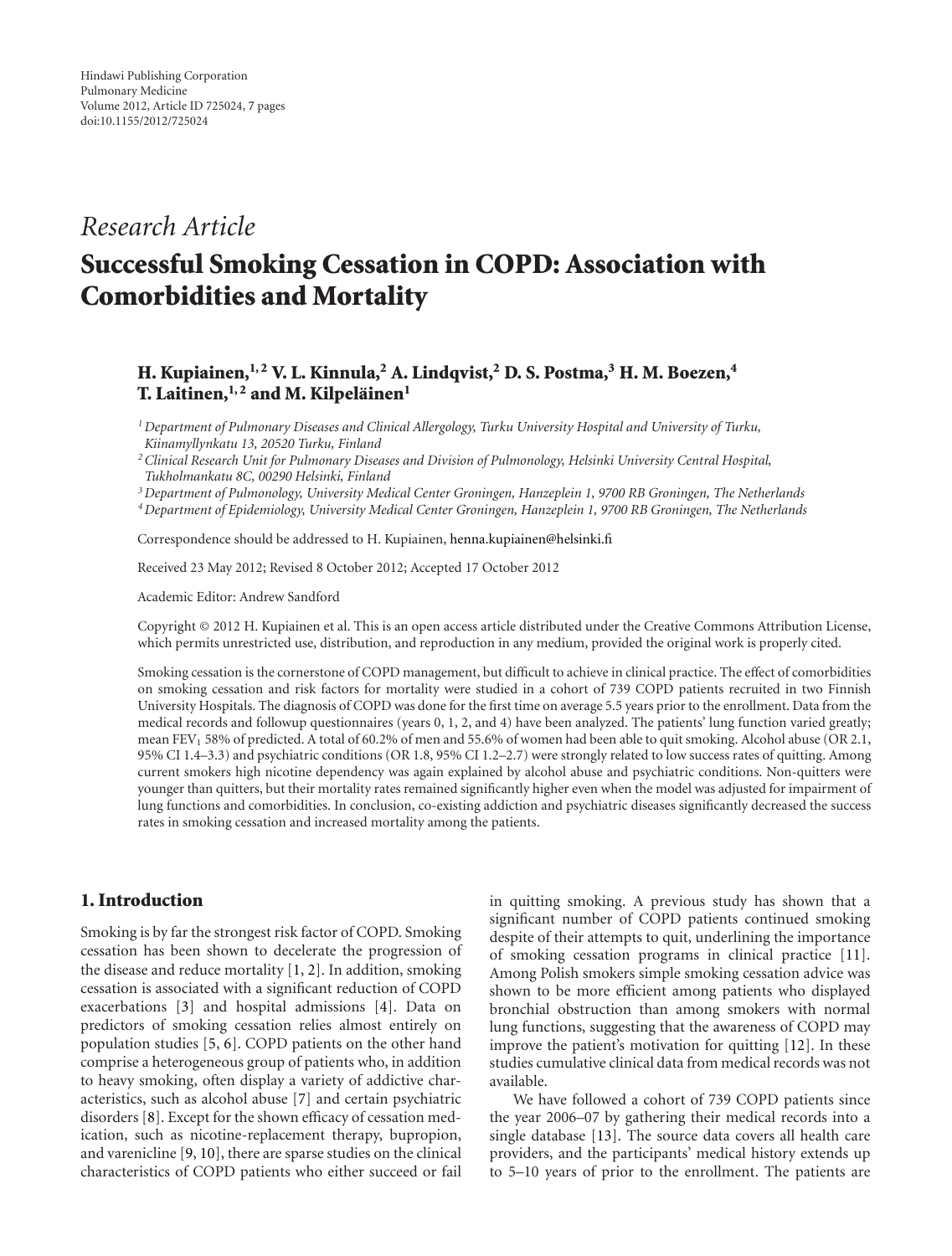followed for 10 years with the questionnaires mailed every other year, currently the patients are on their fourth followup year.

Using this longitudinal clinical and questionnaire data, our aim in the present study is to report the clinical predictors that increase the risk of failure in smoking cessation among COPD patients. Our second aim was to find out whether smoking cessation had an effect on mortality in this hospital-based COPD population that represented all severity stages of the disease.

#### **2. Study Subjects and Methods**

*2.1. Study Subjects.* Hospital Discharge Registries were used to identify all in- and out-patients who had visited the Pulmonary Clinics of the Helsinki University Central Hospital (HUCH) and Turku University Hospital during the years 1995–2006. The databases were screened by the ICD10 code J44.8 and contained all patients between 18 to 75 years of age. The recruitment of all the identified patients was done through a two-phase mailing campaign. Altogether 844 patients (27%) contacted the researchers by phone and agreed on a visit to the clinical research center in Helsinki or Turku.

The research visits took place in years 2006–07 [\[13\]](#page-5-13). The participants gave their written informed consent for collecting and merging their comprehensive medical history from all healthcare providers who had treated them during the past 5–10 years. The participants also agreed to continue their followup through medical records and questionnaires for the next 10 subsequent years. They also donated a blood sample for DNA extraction. The health professionals examined the medical records to confirm the previously given smoking-related COPD or chronic bronchitis diagnosis. The diagnostic procedure described previously in detail [\[13](#page-5-13)] was based on clinical outcome, smoking history ≥10 pack years, and spirometry verification of airway obstruction. This evaluation led to the exclusion of a total of 105 patients due to fragmented documentation, insufficient diagnostic testing, and misclassifications.

*2.2. Smoking-Related Variables.* Data regarding the number of pack years and the smoking status were evaluated at two cross sectional time points: at the time of the diagnosis and the enrollment to the current study. The primary source of information for each study subject was the spirometry form. If that data was not available, other time-labeled documents were used. If these were not available, self-reported questionnaire data was used to acquire information about the patient's smoking status. Based on that data, smoking cessation was graded as follows: (1) quitting smoking before the diagnosis of COPD (early quitters), (2) quitting smoking after the diagnosis, either before or during the current study (late quitters), and (3) continued smoking throughout the study (nonquitters). Only the combined results are reported, in case no significant differences between the early and late quitters could be discovered.

2.3. Clinical Variables. The reference values for  $FEV<sub>1</sub>$  and FVC used in Finnish clinical practice are validated in large Finnish population samples consisting of males and females with a wide age range [\[14](#page-5-14)]. "Cardiovascular diseases" consist of patients diagnosed with one of the following diseases: coronary, cerebrovascular, or peripheral artery occlusive disease diagnosed by an internist. The category "diabetes" includes patients with type 1 and 2 disease. Chronic alcoholism, alcohol use disorder, and treatment of alcohol-userelated disorders were all categorized as "alcohol abuse". A wide range of psychotic disorders and long-lasting clinical depression and anxiety with a need for regular medication were combined as "psychiatric condition". The category "cancer" included all malignant solid tumors and malignant haematological diseases. The deaths were verified from the National Death Registry.

*2.4. Health Related Quality of life and Nicotine Dependence.* The summary scores of the participant's general (15D) [\[15](#page-5-15), [16](#page-5-16)] and airway specific (AQ20) health-related quality of life [\[16](#page-5-16)] were obtained at the recruitment visit and from the 1st follow-up questionnaire. Both questionnaires have been validated and standardized internationally [\[15](#page-5-15), [16](#page-5-16)]. The score of 15D varies from  $0$  (= dead) to 1 (= full health) and in AQ20 from 0 (= no symptoms or worries over the disease) to 20 (= full range of symptoms and worries over the disease). The patients' nicotine dependence was evaluated with the Fageström nicotine dependency test (FNDT) [[17](#page-5-17)]. Data for this analysis was collected as a part of the fourth year followup questionnaire. At that time point 155 patients were still regular smokers. We were able to compute the Fageström's score for 140 of them.

The study approach was approved by the Coordinating Ethics Committee of the Helsinki and Uusimaa Hospital District, and the permission to conduct this research was granted by the Helsinki and Turku University Hospitals.

*2.5. Statistical Analysis.* The statistical software package SPSS (version 18.0) was used to compute differences in distributions of demographic and clinical variables between study groups. Differences in continuous variables were tested using the nonparametric Mann-Whitney U-test and in categorical variables the Chi-square or Fisher exact tests. Multivariate logistic regression model for smoking cessation was created with clinically relevant continuous traits and all comorbidities as independent variables. The dependent variable was quitting smoking either before or after COPD diagnosis, and the independent variables included were gender, age (per year), FEV<sub>1</sub> (categorized into four classes >80% normal, 65–80% mild, 40–65% moderate, and *<*40% severe), pack years, alcohol abuse, psychiatric condition, cardiovascular disease, diabetes, and cancer. A similar analysis was done for all-cause mortality: age, gender, smoking cessation, lung functions, and comorbidities were analyzed by univariate analysis and used in a multiple logistic regression model. The Fageström nicotine dependency score was analyzed with linear regression using gender, age,  $FEV<sub>1</sub>$ , alcohol abuse, psychiatric conditions requiring medication, diabetes,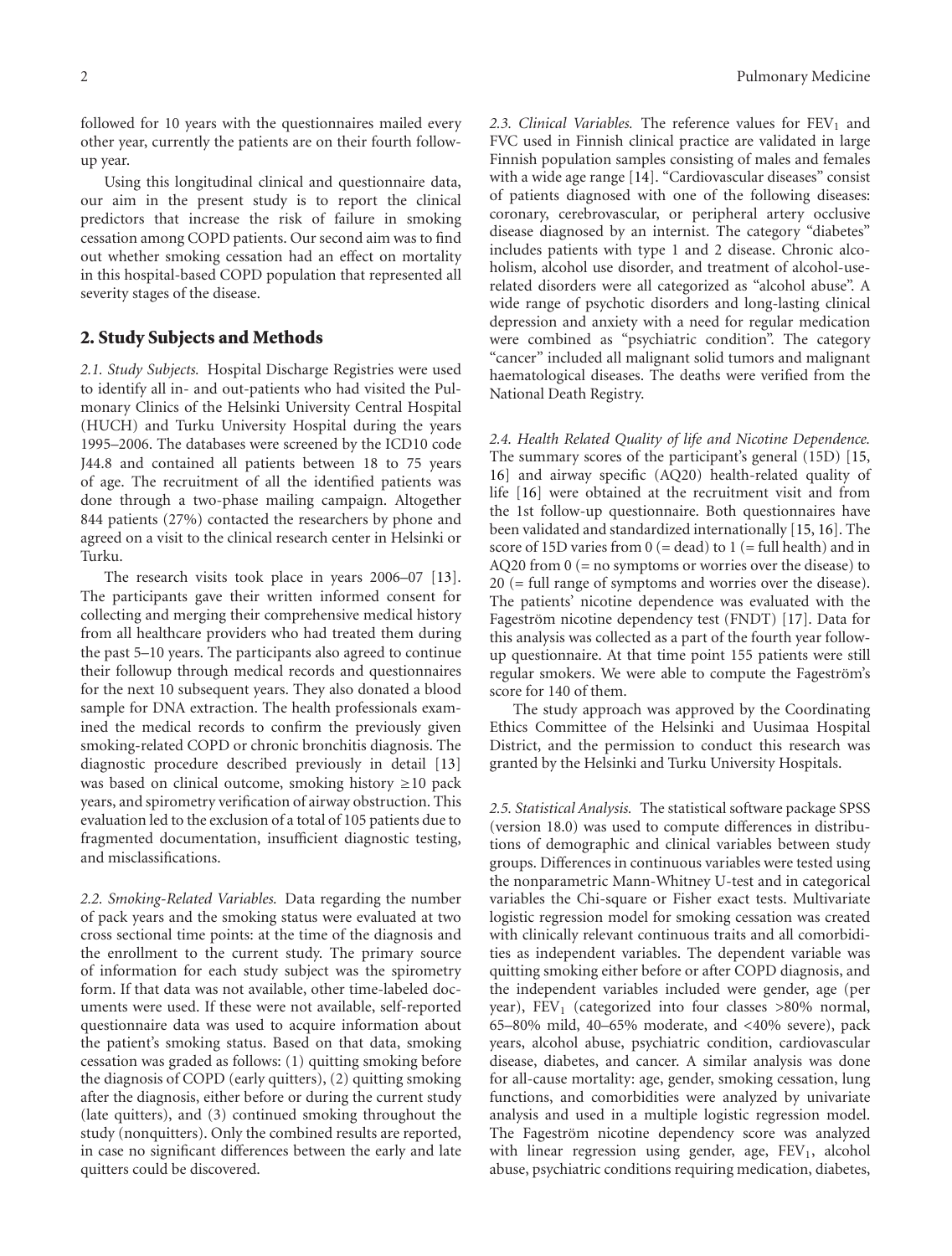#### Pulmonary Medicine 3

| Characteristics                                    | All          | Quitters <sup>1</sup> | Nonquitters   | $P$ value       |  |
|----------------------------------------------------|--------------|-----------------------|---------------|-----------------|--|
|                                                    | $N = 739(%)$ | $N = 433 (%)$         | $N = 306 (%)$ |                 |  |
| Men                                                | 473 (64)     | 285(60.3)             | 188 (39.7)    | NS              |  |
| Women                                              | 266(36)      | 148(55.6)             | 118(44.4)     |                 |  |
| Age, mean $(\pm SD)$ in years                      | 64.0(6.8)    | 65.3(6.6)             | 62.3(6.8)     | < 0.001         |  |
| Duration of COPD mean $(\pm SD)$ in years          | 5.5(4.1)     | 5.8(4.4)              | 5.2(3.8)      | NS              |  |
| BMI $(kg/m^2)$ ( $\pm$ SD)                         | 26.5(5.3)    | 26.5(5.2)             | 26.5(5.5)     | <b>NS</b>       |  |
| Pack years $(\pm SD)$                              | 41(23)       | 43(24)                | 38 (22)       | 0.01            |  |
| Baseline mean $(\pm SD)$                           |              |                       |               |                 |  |
| FEV <sub>1</sub> % predicted                       | 58.4 (18.9)  | 56.3 (18.4)           | 61.3(19.3)    | < 0.001         |  |
| FVC % predicted                                    | 73.6 (18.1)  | 72.6 (17.9)           | 74.9 (18.3)   | 0.04            |  |
| $FEV1/FVC$ %                                       | 64.0 (13.9)  | 62.7(14.4)            | 65.8(13.0)    | 0.002           |  |
| After bronchodilatation mean $(\pm SD)$            |              |                       |               |                 |  |
| FEV <sub>1</sub> % predicted                       | 62.1(18.3)   | 60.3(18.1)            | 64.4 (18.4)   | 0.004           |  |
| FVC % predicted                                    | 77.8 (17.3)  | 77.4 (17.2)           | 78.4 (17.3)   | <b>NS</b>       |  |
| $FEV1/FVC$ %                                       | 64.4 (13.9)  | 63.0 (14.4)           | 66.4(13.0)    | 0.002           |  |
| $N$ $(\% )$ of patients with                       |              |                       |               |                 |  |
| $FEV_1\% > 80$                                     | 87(12.0)     | 41 $(9.6)$            | 46(15.4)      |                 |  |
| $FEV1$ % 65-80                                     | 191(26.4)    | 100(23.5)             | 91(30.5)      | 0.005 for trend |  |
| $FEV1$ % 40-64                                     | 309(42.7)    | 196(46.1)             | 113(37.9)     |                 |  |
| FEV <sub>1</sub> % < 40                            | 139(18.8)    | 88 (20.7)             | 48(16.1)      |                 |  |
| General-health-related QoL score (range 0-1) (±SD) | 0.79(0.11)   | 0.80(0.10)            | 0.78(0.12)    | 0.05            |  |
| Airway specific QoL score (range 20-0) (±SD)       | 8.25(5.03)   | 7.98 (4.77)           | 8.63(5.35)    | <b>NS</b>       |  |
| Comorbidities $N$ (%)                              |              |                       |               |                 |  |
| Cardiovascular diseases                            | 216(29.2)    | 141 (32.6)            | 75(24.5)      | 0.02            |  |
| Diabetes                                           | 121(16.4)    | 72(16.7)              | 49(16.1)      | $_{\rm NS}$     |  |
| Alcohol abuse                                      | 129(17.8)    | 49(11.5)              | 80(26.6)      | < 0.001         |  |
| Psychiatric disorder                               | 177(24.1)    | 75(17.5)              | 102(33.6)     | < 0.001         |  |
| Cancer                                             | 78 (10.6)    | 49(11.3)              | 29(9.5)       | <b>NS</b>       |  |
| Deceased during the followup                       | 114(15.3)    | 52(12.2)              | 62(20.7)      | 0.002           |  |

<span id="page-2-0"></span>Table 1: Demographics and clinical characteristics of quitters and nonquitters.

<sup>1</sup>Early and late quitters combined.

and cardiovascular diseases as independent variables in the model.

The study approach was approved by the Coordinating Ethics Committee of the Helsinki and Uusimaa Hospital District, and the permission to conduct this research was granted by the Helsinki and Turku University Hospitals.

#### **3. Results**

*3.1. Clinical Characteristics of the Cohort.* The cohort (*<sup>N</sup>* <sup>=</sup> 739) represented smoking-related chronic bronchitis and COPD of all severity stages [\(Table 1\)](#page-2-0).  $FEV_1$  ranged from 15 to 100%, mean 58% of predicted [\[13\]](#page-5-13). The COPD diagnosis was given for the first time when the participants were on average 58 years of age. During the enrollment to the present study, the average age was 64 years. The participants were diagnosed on average 5.5 years prior to the enrollment, which happened during the years 2006–07, and prospectively they have been followed so far for 4 years. One hundred fourteen patients had deceased during the study (annual mortality 3.8%).

*3.2. Gender Differences in Smoking Behavior.* In the cohort 36% of the participants were women [\(Table 1\)](#page-2-0). There were no significant differences in age or duration of COPD between genders. However, the number of pack years among men was significantly higher than among women (45 versus 33 pack years,  $P \le 0.001$ ). When COPD was first diagnosed, women were more frequently current smokers than men (80% versus 68%, *P <* 0*.*001). At the time of enrollment to the present study, the difference between genders was diminished (40% of men and 44% of women current smokers).

*3.3. Quitting History.* At the time of the enrollment, a total of 58.6% ( $n = 433$ ) patients had quitted smoking. 28% ( $n =$ 207) of the patients quitted before and  $30.6\%$  ( $n = 226$ ) after the COPD diagnosis was set. Minor, but statistically significant, differences were observed between the groups. The quitters were on average older (65 versus 62 years of age,  $P = 0.001$ ) and reported more pack years (43 versus 38,  $P =$ 0*.*011) than nonquitters [\(Table 1\)](#page-2-0). Their disease was more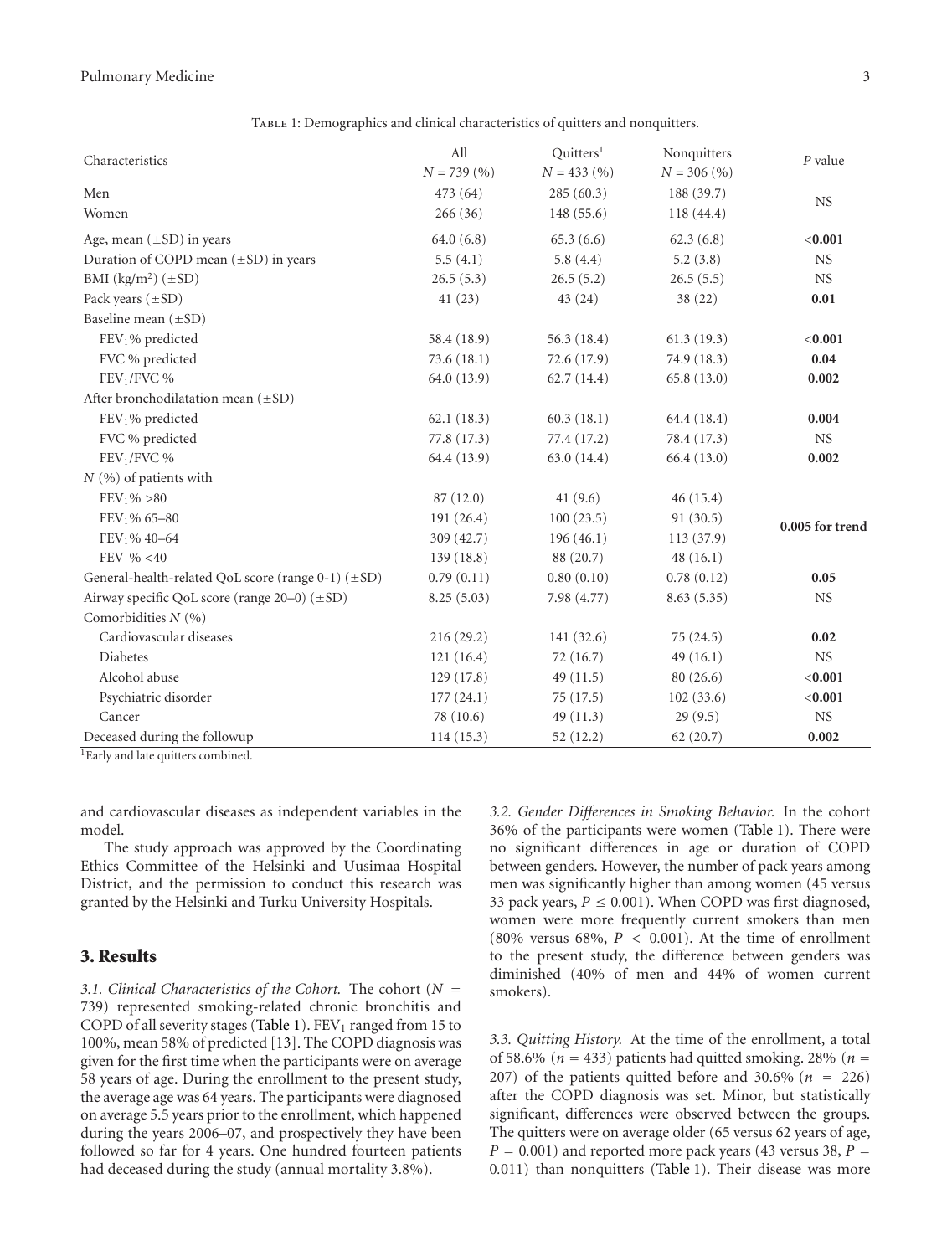<span id="page-3-0"></span>Table 2: Independent risk factors for failure in smoking cessation by multivariate logistic regression analysis.

| Variables                             | Adjusted OR | 95% CI           |
|---------------------------------------|-------------|------------------|
| Female gender                         | 1.08        | $0.75 - 1.55$    |
| Aging by one year                     | 0.96        | $0.93 - 0.99**$  |
| $FEV1$ % of predicted                 |             |                  |
| > 80                                  | 1.00        |                  |
| $65 - 80$                             | 0.84        | $0.48 - 1.46$    |
| $40 - 64$                             | 0.60        | $0.35 - 1.02$    |
| $<$ 40                                | 0.59        | $0.32 - 1.09$    |
| Number of pack years increased by one | 0.99        | $0.99 - 1.00$    |
| Alcohol abuse                         | 2.12        | $1.35 - 3.34$ ** |
| Psychiatric disorder                  | 1.83        | $1.23 - 2.71$ ** |
| Cardiovascular diseases               | 0.78        | $0.53 - 1.15$    |
| <b>Diabetes</b>                       | 1.07        | $0.68 - 1.68$    |
| Cancer                                | 0.85        | $0.49 - 1.47$    |
|                                       |             |                  |

Response (nonquitter = 1, quitter = 0)  $*$ <sup>\*</sup> *P* ≤ 0.01  $*$  *P* ≤ 0.05.

advanced (FEV<sub>1</sub> 60.3 versus 64.4% predicted,  $P = 0.004$  and FEV<sub>1</sub>/FVC ratio 63.0 versus 66.4,  $P = 0.002$ ).

*3.4. Comorbidities and Quitting.* With respect to co-morbidities alcohol abuse and psychiatric conditions were the most significant risk factors associated with failure in smoking cessation. The prevalence of alcohol abuse (26.6% versus  $11.5\%P$  values  $\leq 0.001$ ) and psychiatric conditions  $(33.6\%$  versus 17.5%,  $P \leq 0.001$ ) were both higher among nonquitters than quitters. Cardiovascular diseases were more prevalent among early quitters compared to late or nonquitters, 44.4% and 31.3%, respectively,  $P = 0.005$ .

Multivariate logistic regression for smoking cessation was analyzed with clinical traits and comorbidities as independent variables [\(Table 2\)](#page-3-0). Of the comorbid conditions, alcohol abuse and psychiatric conditions remained independent risk factors for failure in smoking cessation. The two conditions were partially overlapping. The prevalence of both conditions was 14.0% (42/299) among nonquitters and 3.1% (13/421) among quitters (*P <* 0*.*001). Gender or degree of airway obstruction did not contribute in smoking cessation significantly. The older a person was, the greater the chance of success in quitting.

*3.5. Mortality in the Cohort.* Altogether 114 (15.3%) patients had died by June 2011. Mortality rates were significantly higher among nonquitters (20.7%) compared to those among quitters (12.2%, *<sup>P</sup>* <sup>=</sup> <sup>0</sup>*.*002). Clinical characteristics that had an effect on mortality are shown in [Table 3.](#page-4-0) In the multivariate model, failure in quitting was strongly associated with increased mortality (OR 2.50, 95% CI 1.55– 4.03). Of the comorbidities, cancer (OR 3.08, 95% CI 1.70–5.59) and alcohol abuse (OR 2.03, 95% CI 1.14– 3.61) had an independent explanatory role in mortality. Similarly, moderate (OR 3.2, 95% CI 1.3–8.4) and severe (OR 5.6, 95% CI 2.5–17.5) impairment of lung function was associated with increased mortality, but cardiovascular

diseases, diabetes, and psychiatric conditions lost the effect in the adjusted model.

*3.6. Nicotine Dependence among the Current Smokers.* Nicotine dependence was evaluated using the Fagerström nicotine dependency test. The mean score among the patients was 4.3 (SD 2.4). The FNDT score did not correlate with  $FEV<sub>1</sub>$  of predicted values. Based on linear regression adjusted with age, gender, FEV<sub>1</sub>, and comorbidities (cardiovascular diseases, diabetes, and cancer), alcohol abuse was the strongest explanatory variable for a high score (beta-value 0.260,  $P = 0.003$ ). Also psychiatric conditions had an independent explanatory value (beta-value 0.183,  $P = 0.04$ ).

#### **4. Discussion**

In the Finnish elderly population at large, smoking does not exceed 20% among men or 10% among women [\[18\]](#page-5-18). In this hospital-based COPD cohort, 40% of men and 44% of women continued smoking on average 5.5 years after their COPD had been diagnosed for the first time. Current smoking was significantly more prevalent among the patients who had alcohol abuse and/or psychiatric conditions. Compared to current smokers, the quitters of the cohort were older, reported more pack years, and had more advanced COPD frequently accompanied by cardiovascular disease, suggesting that the quitting takes place rather late in life and among patients with a disabling disease.

Our findings support and expand the previous findings made on quitting smoking in COPD [\[11,](#page-5-11) [12](#page-5-12), [19](#page-6-0)]. In a large questionnaire study  $(n = 58482)$  made among the US Veterans, former smokers were older and had more cardiac comorbidities, but better mental health than current smokers [\[19\]](#page-6-0). Smoking cessation is strongly recommended in patients with cardiovascular disease and diabetes [\[20\]](#page-6-1). In the present study cardiovascular disease seemed to be a strong wakeup call to early smoking cessation and partially explained the better quit rates among males compared to those among females. Diabetes showed not as clear a relationship to smoking cessation, although a similar trend was observed.

COPD patients have been reported to display a twofold risk for depression compared to the general population [\[21](#page-6-2), [22](#page-6-3)]. Even though presently largely ignored, tobacco dependence among individuals with a mental illness, especially schizophrenia, anxiety and depression, is very high [\[6](#page-5-6), [8](#page-5-8), [23](#page-6-4), [24\]](#page-6-5). This might be explained by a robust bidirectional connection between nicotine dependence and vulnerability to psychopathology and susceptibility to certain psychiatric disorders [\[22](#page-6-3)]. It has also been reported that heavy drinking impairs success of quitting among COPD patients [\[11\]](#page-5-11). In the Finnish population over 50 years of age, hazardous drinking has been reported in 8% of men and 2% of women [\[25\]](#page-6-6). In the present COPD cohort the prevalence of alcohol abuse was 1.8 times higher among men and 5 times higher among women and was strongly related to nonquitting.

The Fagerström nicotine dependency test was included in the 4th year follow-up questionnaire and thus gave us information only from the most persistent smokers. The FNDT score of the present COPD cohort was in accordance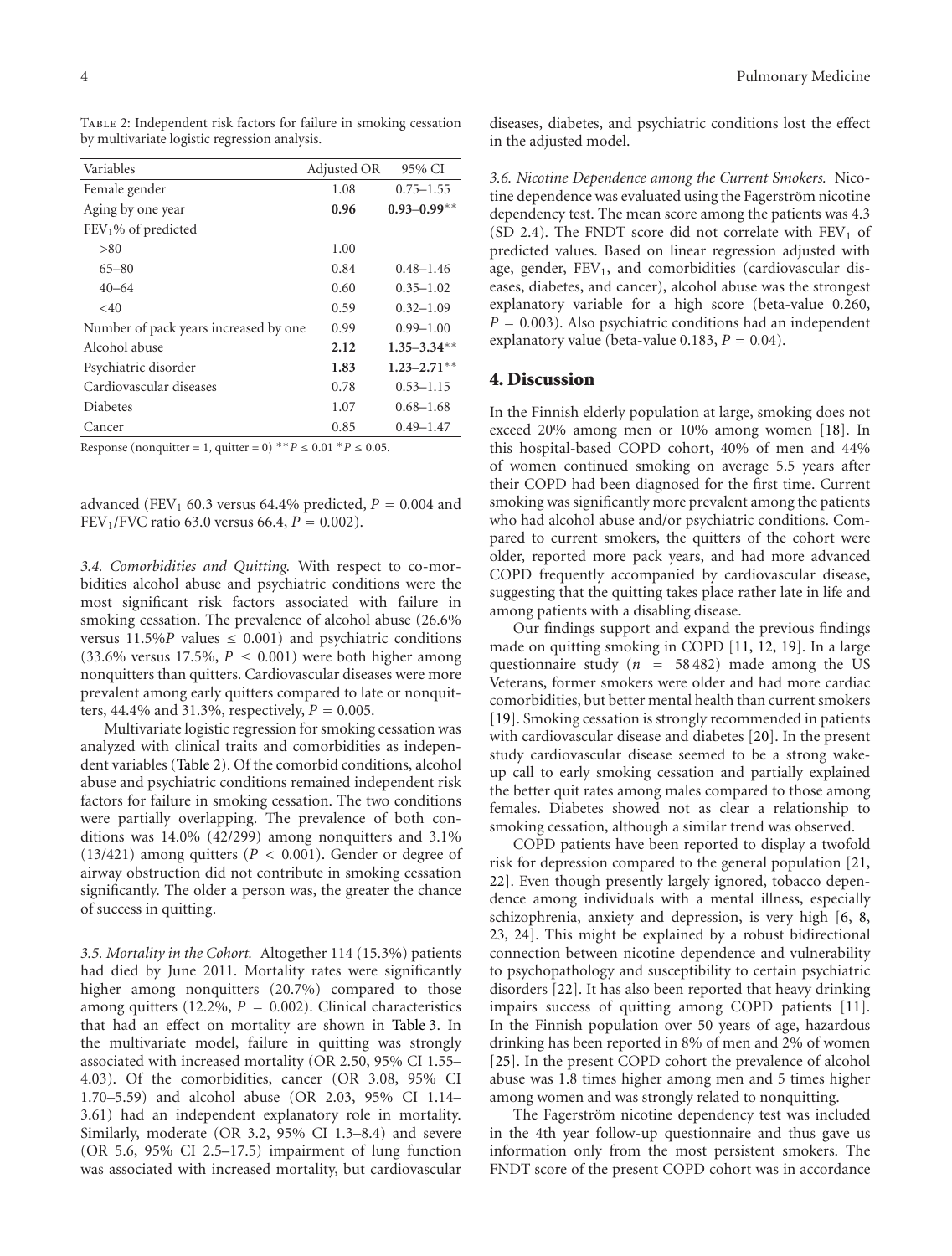#### Pulmonary Medicine 5

<span id="page-4-0"></span>Table 3: Underlining clinical characteristics that predict mortality of the COPD patients during the four-year followup.

| Variables               | Patient $N = 739$ | Deceased % | Crude OR | 95% CI         | $P$ value | Adjusted OR | 95% CI         | $P$ value |
|-------------------------|-------------------|------------|----------|----------------|-----------|-------------|----------------|-----------|
| Aging by one year       |                   |            | 1.05     | $1.02 - 1.09$  | 0.002     | 1.07        | $1.03 - 1.11$  | 0.001     |
| Gender                  |                   |            |          |                |           |             |                |           |
| Male                    | 466               | 18.0       | 1.00     |                |           | 1.00        |                |           |
| Female                  | 259               | 11.6       | 0.60     | $0.38 - 0.93$  | 0.022     | 0.81        | $0.48 - 1.435$ | <b>NS</b> |
| Smoking cessation       |                   |            |          |                |           |             |                |           |
| Yes                     | 426               | 12.2       | 1.00     |                |           | 1.00        |                |           |
| No                      | 299               | 20.7       | 1.88     | $1.26 - 2.82$  | 0.002     | 2.50        | $1.55 - 4.03$  | < 0.001   |
| Cardiovascular diseases |                   |            |          |                |           |             |                |           |
| N <sub>o</sub>          | 514               | 13.0       | 1.00     |                |           | 1.00        |                |           |
| Yes                     | 211               | 22.3       | 1.91     | $1.26 - 2.89$  | 0.002     | 1.52        | $0.94 - 2.46$  | <b>NS</b> |
| Diabetes                |                   |            |          |                |           |             |                |           |
| N <sub>o</sub>          | 606               | 14.5       | 1.00     |                |           | 1.00        |                |           |
| Yes                     | 117               | 22.8       | 1.68     | $1.03 - 2.75$  | 0.036     | 1.38        | $0.79 - 2.43$  | <b>NS</b> |
| Alcohol abuse           |                   |            |          |                |           |             |                |           |
| No                      | 584               | 13.7       | 1.00     |                |           | 1.00        |                |           |
| Yes                     | 128               | 24.2       | 2.01     | $1.26 - 3.22$  | 0.003     | 2.03        | $1.14 - 3.61$  | 0.016     |
| Psychiatric condition   |                   |            |          |                |           |             |                |           |
| N <sub>o</sub>          | 544               | 14.9       | 1.00     |                |           | 1.00        |                |           |
| Yes                     | 175               | 17.1       | 1.18     | $0.75 - 1.87$  | <b>NS</b> | 1.32        | $0.77 - 2.26$  | <b>NS</b> |
| Cancer                  |                   |            |          |                |           |             |                |           |
| No                      | 649               | 13.7       | 1.00     |                |           | 1.00        |                |           |
| Yes                     | 74                | 32.4       | 3.02     | $1.77 - 5.16$  | < 0.001   | 3.08        | $1.70 - 5.59$  | < 0.001   |
| FEV1% of predicted      |                   |            |          |                |           |             |                |           |
| $>80\%$                 | 87                | 5.7        | 1.00     |                |           | 1.00        |                |           |
| 80-65%                  | 191               | 9.9        | 1.81     | $0.65 - 5.02$  | <b>NS</b> | 2.12        | $0.68 - 6.67$  | <b>NS</b> |
| 65-40%                  | 306               | 16.5       | 3.24     | $1.25 - 8.40$  | 0.015     | 3.76        | $1.27 - 11.15$ | 0.017     |
| $<\!\!40\%$             | 136               | 28.7       | 6.59     | $2.48 - 17.51$ | < 0.001   | 8.77        | 2.88-26.68     | < 0.001   |

Response (dead =  $1$ , alive = 0).

with previous studies [\[26](#page-6-7)]. It has been reported, however, that low  $FEV_1$  and a high number of pack years indicate strong nicotine dependence [\[23](#page-6-4)]. Thus it was somewhat surprising that low  $FEV<sub>1</sub>$  in the present study did not significantly associate with the nicotine dependence. The variance found in  $FEV<sub>1</sub>$  among these long-term persistent smokers is, however, significantly smaller than in general population and thus decreases our power to detect potential association. The association between alcohol abuse and FNDT score in our study further proves the fact that addictive behavior cumulates [\[27\]](#page-6-8).

Mortality was higher among nonquitters despite of their younger age and better lung functions. The increased mortality was confirmed irrespective of comorbidities, such as cancer or cardiovascular diseases. The fact that quitters are older, have lower lung function, more pack years, and CVD suggests reversed causality; a "healthy smoker" effect in which patients quit smoking only when they are older and have disabling illnesses. However, this does not directly lead to higher mortality rates. It seems that reversed causality is present but is confounded by the addictive profile of nonquitters with physical and mental problems and death at earlier age [\[2](#page-5-2)].

In the present study all the COPD patients (with the recruitment rate of 27%) treated in the clinic were invited to the study without further selection. Often in corresponding study designs the patient cohort has been rather small [\[28](#page-6-9)] or excluded relevant subgroups, such as patients with certain comorbidities, addictions, or obesity [\[29\]](#page-6-10). In randomized clinical trials, combined pharmacotherapy and counseling seem to lead to best long-term abstinence rates [\[9\]](#page-5-9). Participants' compliance, however, is of great importance in those types of studies [\[30,](#page-6-11) [31](#page-6-12)]. Therefore, patients with various mental and substance abuse diseases—to begin with—do not often volunteer and secondly, are generally excluded from clinical trials. This may improve the abstinence results of randomized trials and underestimate the significance of addictions in COPD. In clinical practice these patients may benefit from tight collaboration between their pulmonologist and psychiatrist when their cessation program is tailored. Comanagement of depression and smoking cessation has already shown to be feasible and safe. It increased the quit attempts and the success in cessation did not increase the risk of exacerbation of depression [\[32\]](#page-6-13).

In addition to above-mentioned strengths our observational study design included also weaknesses. The cumulative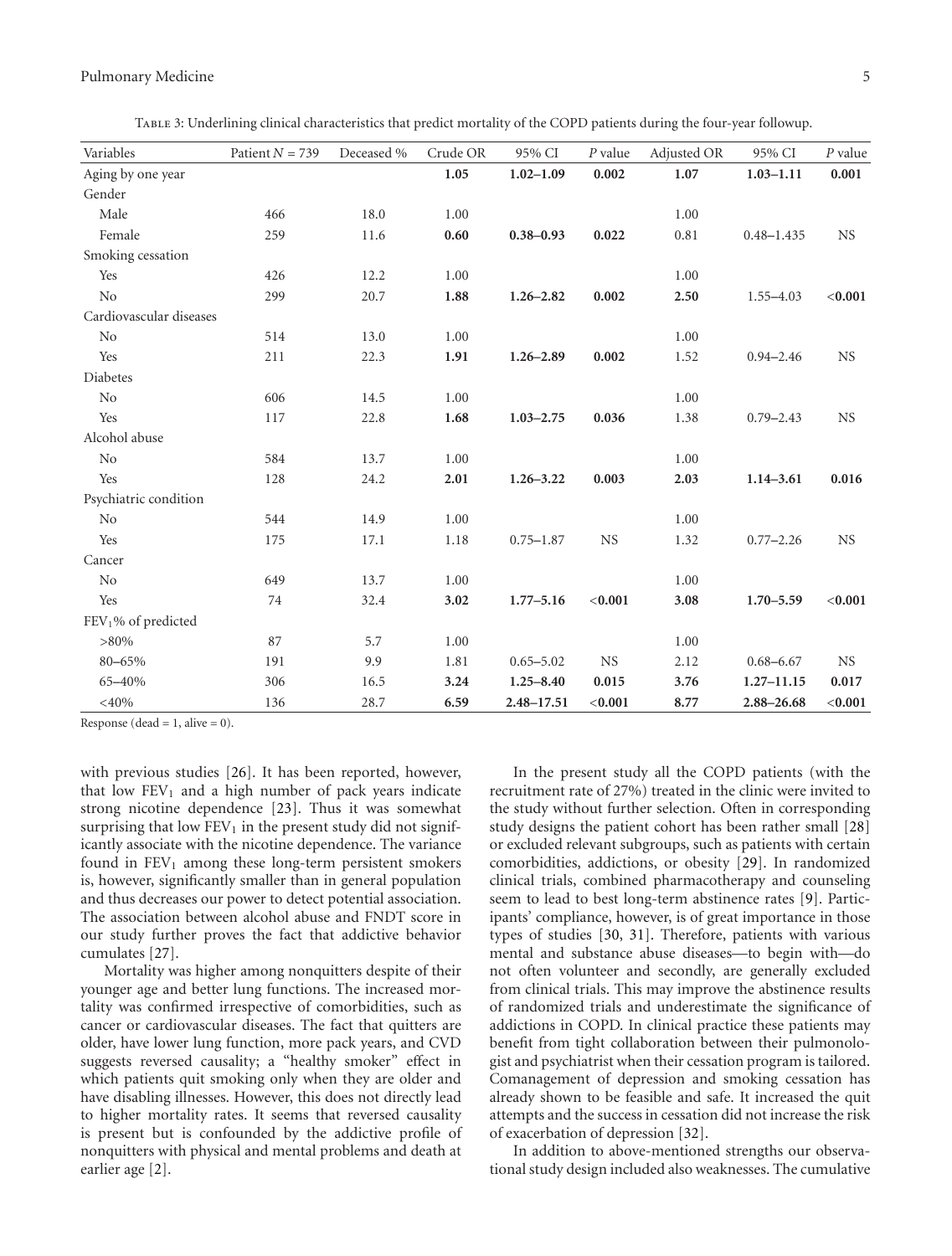clinical data was mainly based on retrospective medical records which were not originally produced for research purposes and therefore prevented us from the further dissection of the severity of psychiatric conditions or alcohol abuse. The smoking history reported by the patients in different cross sectional time points showed some inconsistencies. It seemed difficult for patients to remember when they had started and stopped smoking especially when that had happened a long time ago. At COPD diagnosis and during active treatment the data was more current and thus more adequate. That is why the data should be considered more like rough estimates rather than precise knowledge of patients pack years, starting and quitting dates. The Finnish Current Care Guidelines on Tobacco dependence and cessation and on COPD treatment are followed in the Finnish hospitals, but unfortunately no validated stopping program has been used [\[33\]](#page-6-14). In the Turku University Central Hospital patients were systematically referred to an individual or group counseling given by a registered nurse that improved the quit rates (66% versus 54%) suggesting that greater counseling efforts pay off among the COPD patients.

The present study emphasizes the heterogeneous clinical background of COPD patients, the role of coexisting diseases on smoking cessation, and the importance of quitting in the prognosis of COPD. New treatment options that comprehensively recognize patients' mental health and addiction profiles, and evaluate the patient's need of psychiatric help and/or medication, may benefit certain patient groups in their smoking cessation and could reduce mortality in these patient groups.

#### **Acknowledgments**

The authors would like to thank clinical research nurses Ms. Kerstin Ahlskog, Kirsi Sariola, and Paivi Laakso for ¨ their skillful patient recruitment, Ms. Tuula Lahtinen for the monitoring of the project, Siiri and Nelli Carlsson for their data analysis, and the former personnel of Geneos Ltd for the planning and implementing the patient recruitment. This study was supported by the funding of Helsinki University Hospital (HUS EVO), University of Helsinki, the Finnish Anti-Tuberculosis Association Foundation, Yrjo Jahnsson ¨ Foundation, the Research Foundation of the Pulmonary Diseases, Ida Montin Foundation, and Väinö and Laina Kivi Foundation.

#### <span id="page-5-0"></span>**References**

- <span id="page-5-1"></span>[1] M. Pelkonen, I. L. Notkola, H. Tukiainen, M. Tervahauta, J. Tuomilehto, and A. Nissinen, "Smoking cessation, decline in pulmonary function and total mortality: a 30 year follow up study among the finnish cohorts of the seven countries study," *Thorax*, vol. 56, no. 9, pp. 703–707, 2001.
- <span id="page-5-2"></span>[2] N. S. Godtfredsen, T. H. Lam, T. T. Hansel et al., "COPDrelated morbidity and mortality after smoking cessation: Status of the evidence," *European Respiratory Journal*, vol. 32, no. 4, pp. 844–853, 2008.
- <span id="page-5-3"></span>[3] D. H. Au, C. L. Bryson, J. W. Chien et al., "The effects of smoking cessation on the risk of chronic obstructive pulmonary

disease exacerbations," *Journal of General Internal Medicine*, vol. 24, no. 4, pp. 457–463, 2009.

- <span id="page-5-4"></span>[4] N. S. Godtfredsen, J. Vestbo, M. Osler, and E. Prescott, "Risk of hospital admission for COPD following smoking cessation and reduction: a Danish population study," *Thorax*, vol. 57, no. 11, pp. 967–972, 2002.
- <span id="page-5-5"></span>[5] N. S. Godtfredsen, E. Prescott, M. Osler, and J. Vestbo, "Predictors of smoking reduction and cessation in a cohort of Danish moderate and heavy smokers," *Preventive Medicine*, vol. 33, no. 1, pp. 46–52, 2001.
- <span id="page-5-6"></span>[6] A. Agrawal, C. Sartor, M. L. Pergadia, A. C. Huizink, and M. T. Lynskey, "Correlates of smoking cessation in a nationally representative sample of U.S. adults," *Addictive Behaviors*, vol. 33, no. 9, pp. 1223–1226, 2008.
- <span id="page-5-7"></span>[7] R. F. Leeman, S. A. McKee, B. A. Toll et al., "Risk factors for treatment failure in smokers: relationship to alcohol use and to lifetime history of an alcohol use disorder," *Nicotine and Tobacco Research*, vol. 10, no. 12, pp. 1793–1809, 2008.
- <span id="page-5-8"></span>[8] D. M. Ziedonis, B. Hitsman, J. C. Beckham et al., "Tobacco use and cessation in psychiatric disorders: National Institute of Mental Health report," *Nicotine and Tobacco Research*, vol. 10, no. 12, pp. 1691–1715, 2008.
- <span id="page-5-9"></span>[9] E. J. Wagena, R. M. van der Meer, R. J. W. G. Ostelo, J. E. Jacobs, and C. P. van Schayck, "The efficacy of smoking cessation strategies in people with chronic obstructive pulmonary disease: results from a systematic review," *Respiratory Medicine*, vol. 98, no. 9, pp. 805–815, 2004.
- <span id="page-5-10"></span>[10] B. M. Sundblad, K. Larsson, and L. Nathell, "High rate of smoking abstinence in COPD patients: smoking cessation by hospitalization," *Nicotine and Tobacco Research*, vol. 10, no. 5, pp. 883–890, 2008.
- <span id="page-5-11"></span>[11] J. S. Schiller and H. Ni, "Cigarette smoking and smoking cessation among persons with chronic obstructive pulmonary disease," *American Journal of Health Promotion*, vol. 20, no. 5, pp. 319–323, 2006.
- <span id="page-5-12"></span>[12] D. Gorecka, M. Bednarek, A. Nowinski, D. Kaminski, P. Bielen, J. Kolakowski et al., "Predictors of success in smoking cessation among participants of spirometric screening for COPD," *Pneumonol Alergol Pol*, vol. 69, no. 11-12, pp. 611– 616, 2001.
- <span id="page-5-13"></span>[13] T. Laitinen, U. Hodgson, H. Kupiainen et al., "Real-world clinical data identifies gender-related profiles in chronic obstructive pulmonary disease," *Journal of Chronic Obstructive Pulmonary Disease*, vol. 6, no. 4, pp. 256–262, 2009.
- <span id="page-5-14"></span>[14] A. A. Viljanen, P. K. Halttunen, K. E. Kreus, and B. C. Viljanen, "Spirometric studies in non-smoking, healthy adults," *Scandinavian Journal of Clinical and Laboratory Investigation*, vol. 42, no. 159, pp. 5–20, 1982.
- <span id="page-5-15"></span>[15] H. Sintonen, "The 15D instrument of health-related quality of life: properties and applications," *Annals of Medicine*, vol. 33, no. 5, pp. 328–336, 2001.
- <span id="page-5-16"></span>[16] E. A. Barley, F. H. Quirk, and P. W. Jones, "Asthma health status measurement in clinical practice: validity of a new short and simple instrument," *Respiratory Medicine*, vol. 92, no. 10, pp. 1207–1214, 1998.
- <span id="page-5-17"></span>[17] T. F. Heatherton, L. T. Kozlowski, R. C. Frecker, and K. O. Fagerstrom, "The Fagerstrom test for nicotine dependence: a revision of the fagerstrom tolerance questionnaire," *British Journal of Addiction*, vol. 86, no. 9, pp. 1119–1127, 1991.
- <span id="page-5-18"></span>[18] T. Sulander, S. Helakorpi, O. Rahkonen, A. Nissinen, and A. Uutela, "Smoking and alcohol consumption among the elderly: trends and associations, 1985–2001," *Preventive Medicine*, vol. 39, no. 2, pp. 413–418, 2004.